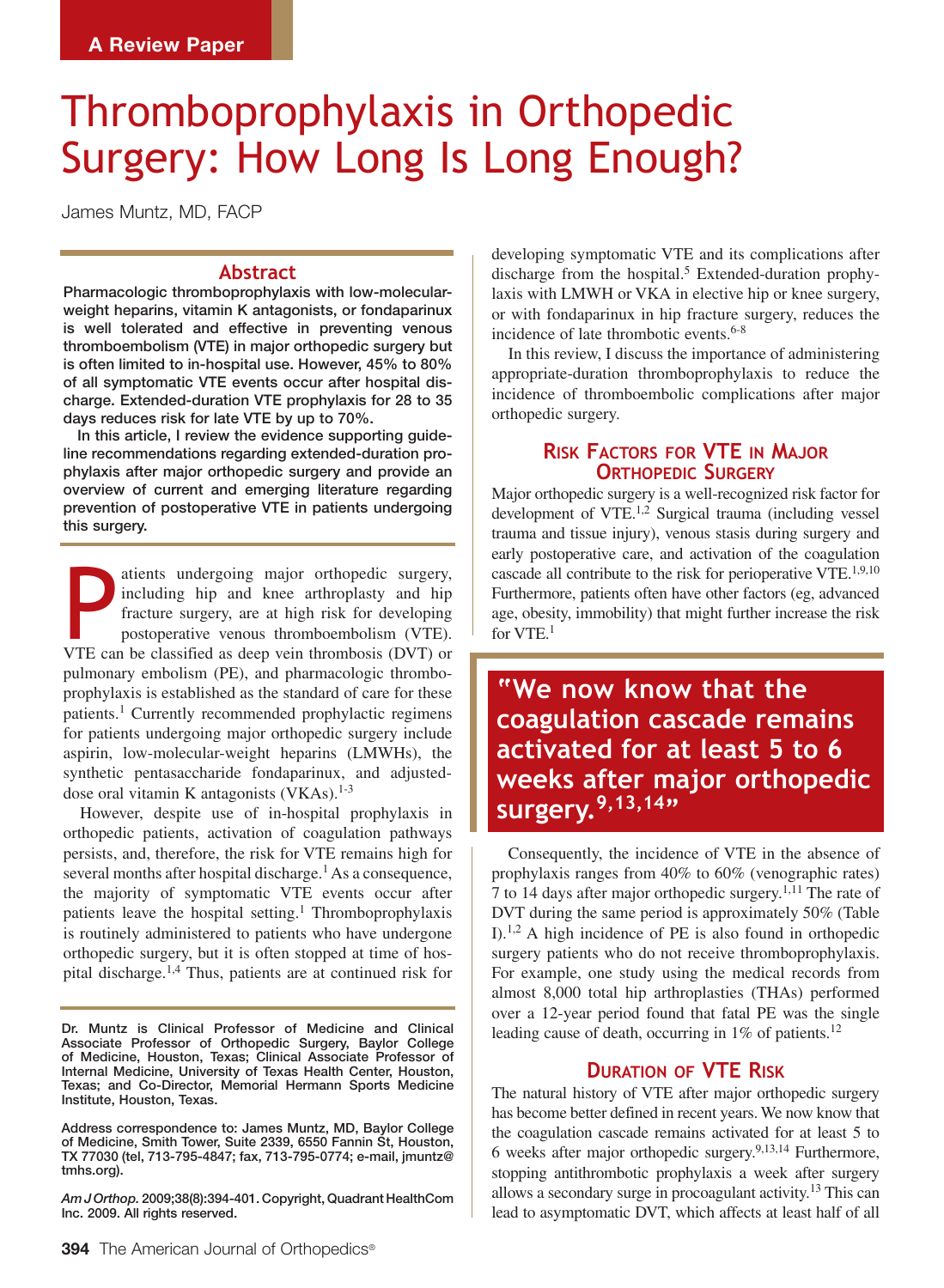patients but resolves spontaneously.<sup>1</sup> However, silent postoperative DVT combined with venous injury, impaired coagulation, and venous stasis caused by immobility can allow existing thrombi to propagate and new thrombi to develop.1

Patients remain in a prothrombotic state, linked with a heightened risk for VTE, for several weeks after orthopedic surgery.11,15-20 This prolonged duration of VTE risk is reflected in the high rates of symptomatic VTE after discharge. Forty-five percent to 80% of all symptomatic VTE events after major orthopedic surgery occur after hospital discharge.<sup>1,11</sup> One study found that more than  $25%$ of patients with no evidence of DVT during hospital stay developed venographic DVT 6 weeks after discharge.<sup>17</sup>

VTE has been reported to occur up to 3 months after surgery in spite of in-hospital prophylaxis.<sup>1</sup> One large epidemiologic study reported the rates of VTE in more than 24,000 THA patients who received some form of thromboprophylaxis.<sup>11</sup> This study revealed that  $76\%$  of patients were diagnosed with VTE after hospital discharge. Diagnosis was made using pulmonary arteriography, lower extremity venography, vascular ultrasonography, ventilation-perfusion lung scan, or impedance plethysomography. Median time to VTE diagnosis after surgery was 17 days.

The protracted risk for VTE among orthopedic patients has also been noted in clinical studies of thromboprophylaxis. The Pentasaccharide in Hip-Fracture Surgery (PENTHIFRA) study assessed the effects of prophylaxis with fondaparinux or enoxaparin for 5 to 9 days in 1,711 patients.20 Over a 5- to 7-week follow-up, there were 30 symptomatic VTE events and 15 fatal PEs. Most of the events, 22 symptomatic VTE events and 11 fatal PEs, occurred 11 to 49 days after patient discharge.

Reported rates of VTE events after discharge from hospital vary by type of orthopedic procedure, use of thromboprophylaxis, VTE assessment basis (objective or symptoms), and timing of follow-up. For example, in THA patients who received 15 days of prophylactic LMWH therapy, the rate of venographically confirmed DVT occurring within 12 to 14 days of surgery was approximately 20%.16 Another study investigated the rates of VTE in THA patients who received thromboprophylaxis until hospital discharge.15 Overall, 10.5% of patients who had no evidence of VTE during their hospital stay developed proximal DVT within the first 2 months after discharge.

The postoperative period of risk for VTE might also be related to type of orthopedic procedure. In a prospective study of 4,840 joint surgery patients, DVT symptoms appeared a mean of 27 days after THA and a mean of 17 days after total knee arthroplasty  $(TKA).<sup>19</sup>$  Another study investigated use of extended-duration enoxaparin thromboprophylaxis after orthopedic surgery.<sup>21</sup> All patients received enoxaparin 40 mg/d for 7 to 10 days and were then randomized to either enoxaparin 40 mg/d or placebo for another 3 weeks. Extending duration of prophylaxis reduced VTE rates in THA patients (23% with placebo, 8% with extended-duration prophylaxis) but not in TKA patients (21% with placebo, 18% with extended-duration prophylaxis). There were no significant differences in bleeding rates between treatment groups (2.5% with placebo, 2.3% with extended-duration enoxaparin;  $P = .811$ ). These findings imply that the VTE risk associated with THA lasts longer than that associated with TKA.

In hip fracture cases, there is often a delay between injury and surgery. Therefore, the patient is already in a prothrombotic state at time of surgery, and the surgery increases the risk for VTE further. Accordingly, duration of VTE risk was longest after hip fracture surgery (mean time to symptomatic DVT, 36 days) than after all other orthopedic surgeries.19 A study of nursing home residents and community patients showed a decline in ambulatory status in both groups immediately after hip fracture surgery.<sup>22</sup> A more recent study of VTE in nursing home residents demonstrated that immobility leads to increased risk for VTE.<sup>23</sup> Thus, a decline in ambulatory status might increase the risk for VTE.

Furthermore, type of additional medications (eg, anticoagulants) might also influence the period of VTE risk and whether surgical procedures should be delayed. For example, some evidence suggests that patients receiving clopidogrel should wait before undergoing orthopedic surgery, though the exact timing of the delay is controversial. $^{24}$ 

| Table I. Incidence of Objectively Diagnosed Deep Vein Thrombosis (DVT) and Clinical Pulmonary |
|-----------------------------------------------------------------------------------------------|
| Embolism (PE) in Major Orthopedic Surgery With No Thromboprophylaxis                          |

| Surgery                  | Studies (N) | Patients (N) | Incidence $(\%)$ | 95% CI       |
|--------------------------|-------------|--------------|------------------|--------------|
| DVT <sup>a</sup>         |             |              |                  |              |
| Elective hip replacement |             | 851          | 5 <sup>1</sup>   | 48-54        |
| Total knee replacement   |             | 541          | 47               | $42 - 51$    |
| Hip fracture surgery     | 15          | 805          | 44               | $40 - 47$    |
| Clinical PE              |             |              |                  |              |
| Elective hip replacement | 25          | 1436         | 4                | $3 - 5.1$    |
| Traumatic surgery        | 11          | 494          | 6.9              | $4.8 - 9.5$  |
| Fatal PE                 |             |              |                  |              |
| Elective hip replacement | 12          | 485          | 1.7              | $0.38 - 2.7$ |
| Traumatic surgery        | 23          | 1195         | 4                | $3 - 5.3$    |

Abbreviation: CI, confidence interval.

aIncidence is weighted mean.

Data from Cardiovascular Disease Educational and Research Trust.2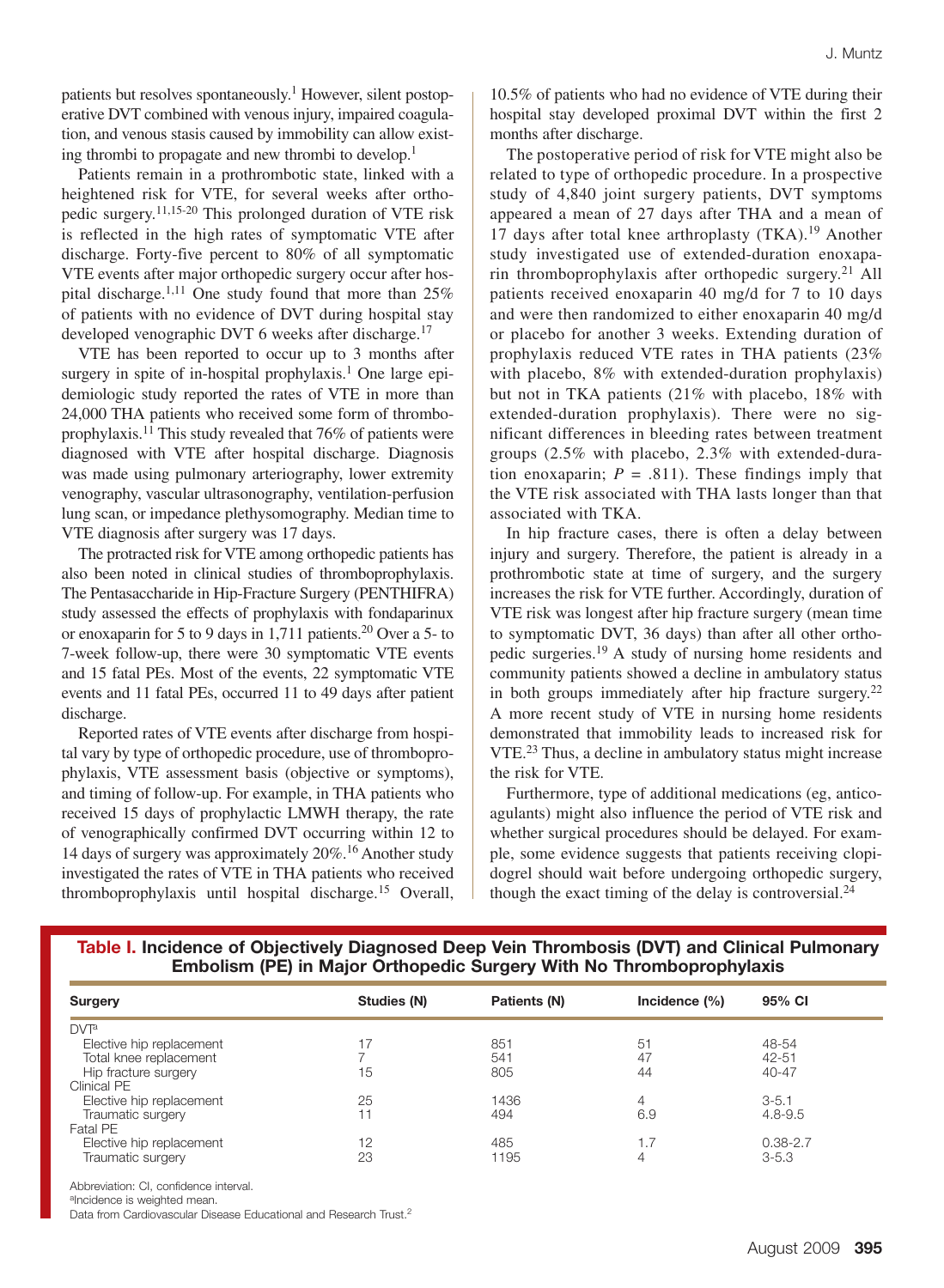# **Pharmacologic Prophylaxis in Orthopedic Surgery**

Appropriate pharmacologic thromboprophylaxis can significantly reduce the risk for VTE in THA, TKA, and hip fracture surgery patients.<sup>1,2,25,26</sup> The guidelines of the American College of Chest Physicians  $(ACCP)^1$  and International Union of Angiology  $(IUA)^2$  have helped define "appropriate prophylaxis" for patients undergoing major orthopedic surgery. Appropriate prophylaxis consists of selecting the appropriate agent at the appropriate dose for the appropriate duration according to the patient's risk profile.

**"One study found that more than 25% of patients with no evidence of DVT during hospital stay developed venographic DVT 6 weeks after discharge.17"**

The current clinical guidelines on VTE prevention recommend LMWHs and fondaparinux and VKAs as thromboprophylactic agents suitable for use as anticoagulants in orthopedic patients.<sup>1-3</sup> VKAs are widely used in North America for THA and  $TKA<sup>1</sup>$  but are not the favored therapy for these indications in Europe.2 Current guidelines note that there is limited evidence regarding efficacy and safety of VKAs in hip fracture surgery.1

A strong evidence base has shown that LMWHs are more effective than unfractionated heparin and VKAs across orthopedic surgical prophylaxis indications.1,27-30 Compared with placebo, LMWHs (nadroparin, certoparin) also significantly reduce DVT incidence in patients with plaster casts.31,32 The pentasaccharide fondaparinux has been proved effective in reducing VTE complications after major elective and emergency orthopedic surgery.1,20,33-35 However, the increased efficacy of fondaparinux in preventing postoperative VTE is associated with an increased rate of bleeding in comparison with LMWH prophylaxis. For example, Bauer and colleagues<sup>33</sup> found major bleeding in 11 patients treated with fondaparinux but in only 1

patient treated with enoxaparin; the difference was statistically significant ( $P = .006$ ). However, in a study comparing fondaparinux with enoxaparin for prevention of VTE after hip fracture surgery, there were no significant differences between the groups in incidence of major bleeding (2.2% and 2.3%, respectively) or death from any cause (1.3% and 1.9%, respectively).20

Current ACCP guidelines do not recommend use of only aspirin for VTE prophylaxis after orthopedic surgery.<sup>1</sup> However, the guidelines of the American Association of Orthopedic Surgeons (AAOS) recommend use of aspirin 325 mg twice daily as a prophylactic option for THA or TKA patients at increased risk for major bleeding and at standard or increased risk for PE.<sup>3</sup>

Oral anticoagulants in clinical development include the direct factor Xa inhibitor rivaroxaban (BAY 59-7939) and the direct thrombin inhibitor dabigatran etexilate. Early phase II and III studies have shown that these agents demonstrate efficacy and safety when used as thromboprophylaxis in THA and TKA.36-40 In THA patients, the rate of the composite endpoint of any DVT, PE, and all-cause mortality were 22%, 24%, 20%, 10%, 17% and 15% in patients receiving rivaroxaban 2.5 mg, 5 mg, 10 mg, 20 mg, 30 mg twice daily and 30 mg once daily (starting 6 to 8 hours after surgery), respectively, and 17% in patients receiving enoxaparin 40 mg the evening before surgery and once daily thereafter  $(P = .0504).^{39}$  The rates of major postoperative bleeding were 0% with rivaroxaban 2.5 mg, 2.5% with 5 mg, 2.9% with 10 mg, 6.5% with 20 mg, 10.8% with 30 mg twice daily, and 4.5% with 30 mg once daily  $(P = .0008)$ . There were no bleeding events with enoxaparin.

In patients undergoing elective TKA, rivaroxaban was started 6 to 8 hours after surgery. $40$  The rates of the composite endpoint of any DVT, PE, and all-cause mortality were 32%, 40%, 23%, 35%, and 25% for twice-daily rivaroxaban doses of 2.5 mg, 5 mg, 10 mg, 20 mg, and 30 mg, respectively  $(P = .29)$  for dose comparisons). The corresponding rate of the composite primary endpoint with enoxaparin 30 mg twice daily (started 12 to 24 hours after surgery) was 44%, and there was no significant difference in incidence of bleeding between any of the rivaroxaban dosage groups and enoxaparin.

## **Table II. Meta-Analyses6,7,49,50 Show Extended-Duration Venous Thromboembolism (VTE) Thromboprophylaxis Reduces Risk for VTE (Rates of Symptomatic VTE) Up to 3 Months After Surgery**

| <b>Source</b>                             | Studies (N) | Surgery        | LMWH.<br>$n/N$ (%)         | Placebo,<br>$n/N$ (%) | OR (95% CI)         | <b>NNT</b> |
|-------------------------------------------|-------------|----------------|----------------------------|-----------------------|---------------------|------------|
| <sup>a</sup> Eikelboom et al <sup>6</sup> |             | <b>THA/TKA</b> | 25/1964 <sup>a</sup> (1.3) | 58/1744 (3.3)         | $0.38(0.24 - 0.61)$ | 50         |
| Hull et $al7$                             |             | THA            | 15/1091 (1.4)              | 36/862 (4.2)          | $0.36b$ (0.20-0.67) | <b>NA</b>  |
| Cohen et al <sup>49</sup>                 |             | <b>THA/TKA</b> | 22/1376 (1.6)              | 39/1192 (3.3)         | $0.50(0.30-0.83)$   | NA         |
| O'Donnell et al <sup>50</sup>             |             | THA            | 5/465(1.1)                 | 12/442 (2.7)          | $0.39(0.14-1.11)$   | 64         |

Abbreviations: THA, total hip arthroplasty; TKA, total knee arthroplasty; LMWH, low-molecular-weight heparin; OR, odds ratio; CI, confidence interval; NNT, number needed to treat; NA, not available.

aData included 1 study with unfractionated heparin and 1 study with oral anticoagulant.

bData presented as relative risk with 95% CI.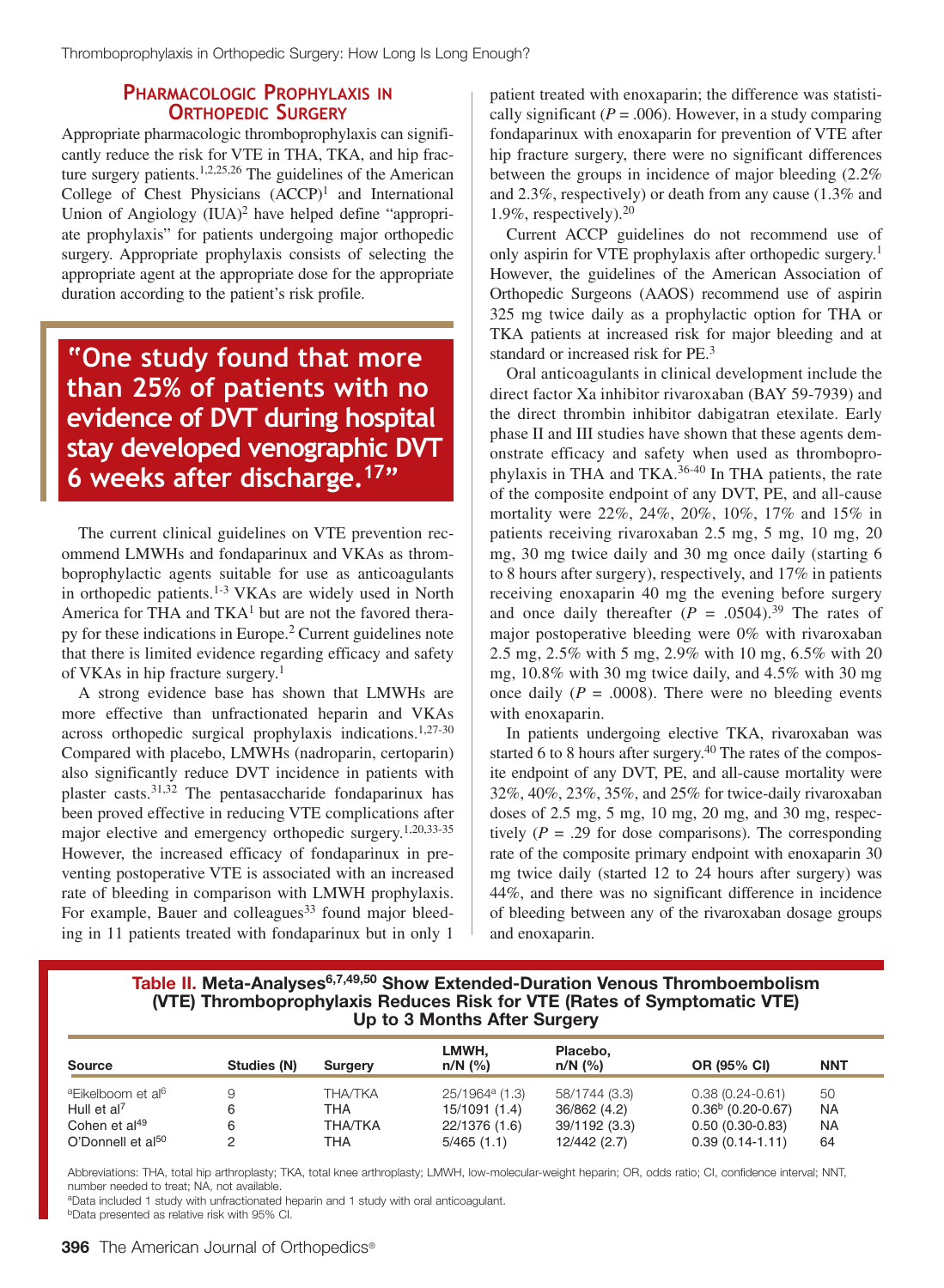#### **Table III. Postdischarge Incidence of VTE Events per 10,000 THAs and NNT to Prevent 1 Event in Patients Receiving Aspirin, LMWH/VKA, or Fondaparinux as Extended-Duration Prophylaxis Versus Control/Standard-Duration Prophylaxis**

|                           |             | n (NNT)                           |                                |                                |
|---------------------------|-------------|-----------------------------------|--------------------------------|--------------------------------|
| <b>VTE</b>                | Control (n) | <b>Aspirin</b>                    | <b>LMWH/VKA</b>                | Fondaparinux                   |
| DVT/PE<br>PE.<br>Fatal PE | 240<br>60   | 160 (125)<br>40 (500)<br>4 (5000) | 80 (62)<br>20 (250)<br>2(2500) | 24 (46)<br>6(185)<br>0.6(1850) |

Abbreviations: VTE, venous thromboembolism; THA, total hip arthroplasty; NNT, number needed to treat; LMWH, low-molecular-weight heparin; VKA, vitamin K antagonist; DVT, deep vein thrombosis; PE, pulmonary embolism.<sup>52</sup>

Reproduced with permission from Kearon.52

Another study investigated the efficacy and safety of oncedaily dabigatran 150 mg or 220 mg compared with enoxaparin 40 mg once daily in THA patients.<sup>38</sup> The rates of the composite endpoint of any VTE and all-cause mortality were 8.6% and 6.0% in the dabigatran 150 mg and 220 mg groups, respectively, and 6.7% in the enoxaparin group (noninferiority demonstrated). There was no significant difference in major bleeding rates between dabigatran at either dose and enoxaparin ( $P = .60$  for dabigatran 150 mg, and  $P = .44$  for dabigatran 220 mg, both vs enoxaparin).

Overall, these studies showed that, for THA and TKA patients, the efficacy-and-safety profiles of rivaroxaban and dabigatran were similar to the profile of the LMWH enoxaparin.36-40 However, the complete clinical and safety profiles, and the application of these new oral agents for VTE prevention, are still to be determined.

# **Benefits of Extended-Duration Prophylaxis**

#### **Knee Arthroscopy**

Randomized, controlled studies of knee arthroscopy have demonstrated the benefits of LMWH prophylaxis over no prophylaxis, placebo, and graduated compression stockings.41-44 However, much more research is needed to determine whether benefits in terms of reduced VTE incidence outweigh the potential bleeding risks and costs. ACCP guidelines recommend early mobilization, but no other form of thromboprophylaxis, for knee arthroscopy patients who have no additional VTE risk factors; for patients with additional risk factors, LMWH prophylaxis is recommended. $<sup>1</sup>$ </sup>

#### **Hip or Knee Arthroplasty**

Several key clinical trials with the LMWHs enoxapa- $\text{rin}^{21,45,46}$  and dalteparin<sup>18,47</sup> have demonstrated that extended-duration postdischarge prophylaxis reduces relative incidence of VTE by 54% to 66% in hip surgery patients. For example, an early study of 179 THA patients compared placebo and prophylaxis with enoxaparin 40 mg once daily continued for another 21 days after discharge.<sup>45</sup> All patients received enoxaparin while in hospital for 13 to 15 days after surgery, and none had venographic DVT at hospital discharge. The rate of venographic DVT 21 days after discharge was significantly lower in the patients who received extended-duration prophylaxis compared with the patients who received placebo  $(7.1\%$  and  $19.3\%$ , respectively;  $P = .018$ ). There were no major bleeding events in either group. Three patients who received enoxaparin (vs none who received placebo) experienced minor bleeding events. In another study, involving 262 THA patients, enoxaparin prophylaxis was extended for a total of 1 month (inpatient plus outpatient use).46 The incidence of VTE was 39% in the placebo group and 18% in the extended-duration prophylaxis group (*P*<.001). As an indication of safety, 6 patients who received extended-duration prophylaxis and 1 patient who received placebo developed a hematoma at the injection site. In a hip replacement study, all 308 patients received initial in-hospital prophylaxis with dalteparin for 7 days before being randomized to receive either dalteparin or placebo for another 28 days.<sup>18</sup> Extended-duration prophylaxis with dalteparin was associated with reduced incidence of DVT over the extension phase compared with placebo (11.8% and 25.8%, respectively;  $P = .017$ ), and similar rates of hematoma at the injection site were found (1 patient in each group). A study of 281 THA patients also found that extending LMWH prophylaxis with dalteparin from 7 days to 35 days more than halved the risk for VTE, reducing the rate of DVT from 11.8% (95% confidence interval [CI], 6-20) to 4.4% (95% CI, 1-10;  $P = .039$ ).<sup>47</sup> Although 1 patient in the placebo group experienced major bleeding, minor bleeding events and other adverse events were similar between the 2 groups.

Reduced VTE incidence with extended-duration thromboprophylaxis directly translates into reduced mortality rates.48 A case–control study investigated the mortality outcomes in 179 hip fracture patients given antithrombotic therapy after discharge and 179 age- and sex-matched controls who did not receive any prophylaxis. Ninety-day VTE-associated mortality was lower in the patients who received prophylaxis (1.1%) than in those who did not (6.7%). This corresponds to an odds ratio (OR) of 0.17 (95% CI, 0.03-0.73) and was therefore a statistically significant finding  $(P=.011).^{48}$ 

Several meta-analyses have confirmed the benefits of extended-duration prophylaxis with LMWHs in both THA and TKA populations (Table II).<sup>6,7,49,50</sup> Overall, prophylaxis with LMWH for 4 weeks reduces the relative risk for VTE complications by up to 65% (Table II). Extended-duration prophylaxis also results in significantly lower rates of silent VTE. For example, the meta-analysis by Eikelboom and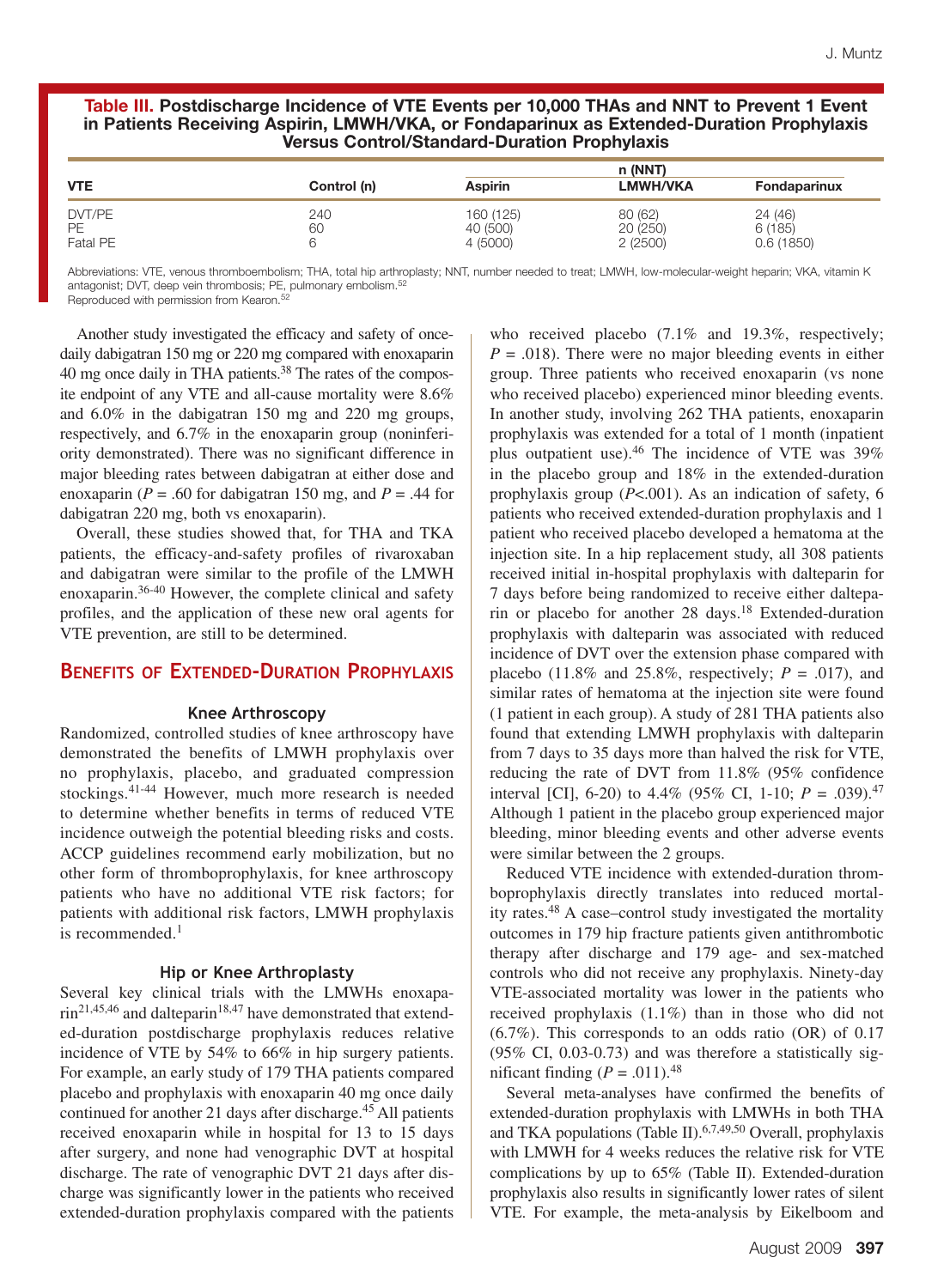# Table IV. Comparison of 2008 ACCP,<sup>1</sup> 2006 IUA,<sup>2</sup> and 2007 AAOS<sup>3</sup> Guidelines Regarding **Prophylaxis Duration in Total Hip Arthroplasty, Total Knee Arthroplasty, and Hip Fracture Surgery**

| Guideline              | <b>Total Hip Arthroplasty</b>                                                                                                                    | <b>Total Knee Arthroplasty</b>                                                                                                                   | <b>Hip Fracture Surgery</b>                                                                          |
|------------------------|--------------------------------------------------------------------------------------------------------------------------------------------------|--------------------------------------------------------------------------------------------------------------------------------------------------|------------------------------------------------------------------------------------------------------|
| 2008 ACCP <sup>a</sup> | Extend LMWH (grade 1A), VKA (grade 1B), or<br>fondaparinux (grade 1C) up to 35 days<br>$(\text{grade }1\text{A})$                                | Extend LMWH (grade 1C), VKA<br>(grade 1C), or fondaparinux (grade 1C)<br>up to 35 days (grade 1C)                                                | Extend fondaparinux<br>(grade 1A), LMWH (grade 1C),<br>or VKA (grade 1C) up to<br>35 days (grade 1A) |
| 2006 IUA               | Continue prophylaxis with<br>LMWH (grade A) or fondaparinux<br>(grade C) for 4-6 weeks                                                           | No extension recommended                                                                                                                         | No extension recommended                                                                             |
| 2007 AAOS <sup>b</sup> | Standard risk PE and bleeding:                                                                                                                   | Standard risk PE and bleeding:                                                                                                                   | Not included in quidelines                                                                           |
|                        | aspirin 325 mg twice daily for 6<br>weeks or LMWH for 7-12 days,<br>or fondaparinux for 7-12 days or<br>VKA (INR goal, $\leq$ 2.0) for 2-6 weeks | aspirin 325 mg twice daily for 6 weeks<br>or LMWH for 7-12 days, or fondaparinux<br>for 7-12 days or VKA (INR goal,<br>$\leq$ 2.0) for 2-6 weeks |                                                                                                      |

Abbreviations: ACCP, American College of Chest Physicians; IUA, International Union of Angiology; AAOS, American Association of Orthopedic Surgeons; LMWH, low-molecular-weight heparin; VKA, vitamin K antagonist; PE, pulmonary embolism; INR, international normalized ratio.

aFor total hip arthroplasty, total knee arthroplasty, and hip fracture surgery, all patients should receive high-dose LMWH, or 2.5 mg fondaparinux or VKA to target INR of 2.5 for at least 10 days (all grade 1A).

bPatients graded according to PE risk and bleeding risk. In patients with elevated risk for PE and standard risk for bleeding, aspirin is not recommended. In patients at standard or elevated risk for PE and elevated risk for bleeding, LMWH and fondaparinux are not recommended.

colleagues,6 which included both THAs and TKAs, noted that asymptomatic, venographically detected DVT was 19.6% in control subjects versus 9.6% in patients given extended-duration prophylaxis (OR, 0.48; 95% CI, 0.36-0.63).

Furthermore, extended-duration prophylaxis with enoxaparin or dalteparin appears not to be associated with an increase in the rate of major bleeding.<sup>6</sup> In the 9-study meta-analysis, the rate of major bleeding was 0.3% in the combined placebo and untreated control group compared with 0.1% in the extended-duration prophylaxis group. The incidence of minor bleeding was higher in the extendedduration prophylaxis group (3.7%) than in the untreated control group (2.5%; OR, 1.56; 95% CI, 1.08-2.26).6

Meta-analyses provide a valuable overview of available datasets and identify trends across similar studies, but they too have their limitations. Some meta-analyses of extended-duration prophylaxis included unblinded studies and the pooling of data from studies with different designs, which provide only a retrospective approximation of individual study findings. Nonetheless, the findings of meta-analyses do reflect the results of prospective clinical investigations and support the clinical benefit of extending the duration of prophylaxis in order to reduce the burden of postoperative VTE associated with major orthopedic surgery.

The meta-analysis by Eikelboom and colleagues $<sup>6</sup>$  also</sup> reported a larger reduction in risk for VTE after extendedduration prophylaxis among THA patients (risk reduction, 67%) than among TKA patients (risk reduction, 29%). Similar results were reported in a study comparing extended-duration prophylaxis with standard-duration in-hospital prophylaxis with the LMWH enoxaparin in 435 THA and 438 TKA patients.<sup>21</sup> After receiving in-hospital LMWH prophylaxis for 7 to 10 days, patients were randomly assigned to placebo or to another 3 weeks of outpatient LMWH treatment. Although extended-duration prophylaxis significantly reduced the rate of objectively confirmed VTE from 23.2% to 8.0% in THA patients, the rates of VTE for TKA patients were similar between the placebo and extended-duration groups (20.8% and 17.5%, respectively).<sup>21</sup> These findings suggest that extended-duration prophylaxis benefits THA patients more than TKA patients.

VKAs also significantly reduce the risk for postoperative VTE when used as extended-duration outpatient prophylaxis.<sup>51</sup> In one study, THA patients were randomized to receive either VKA for the duration of their inpatient stay ( $n = 176$ ) or VKA for another 4 weeks after discharge ( $n = 184$ ). The rate of objectively confirmed VTE after 3 months was 5.1% in control subjects and 0.5% in patients given extendedduration VKA prophylaxis. There was only 1 case of major bleeding in the extended-duration prophylaxis group.<sup>51</sup>

Debate continues over the ideal duration of extended prophylaxis in at-risk groups. ACCP guidelines recommend that THA, TKA, and hip fracture surgery patients be given thromboprophylaxis for at least 10 days.<sup>1</sup> AAOS guidelines do not recommend extended-duration prophylaxis with LMWH or fondaparinux but indicate that VKA and aspirin can be continued for 6 weeks. $3$  This might reflect the view that, though the data suggest extended-duration prophylaxis can significantly reduce the risk for postoperative VTE, the absolute number of VTE events prevented is low. The number needed to treat to prevent 1 VTE event after THA, using different antithrombotic agents, is outlined in Table III.<sup>52</sup> These data provide indirect, estimated comparisons of available antithrombotic agents for extended-duration prophylaxis.

#### **Hip Fracture Surgery**

Hip fracture surgery patients are at highest risk for VTE.<sup>1,2</sup> Their rates of DVT are 40% to 60%, and 3% to 11% of these patients are at risk for postoperative PE when prophylaxis is not used. $<sup>1</sup>$ </sup>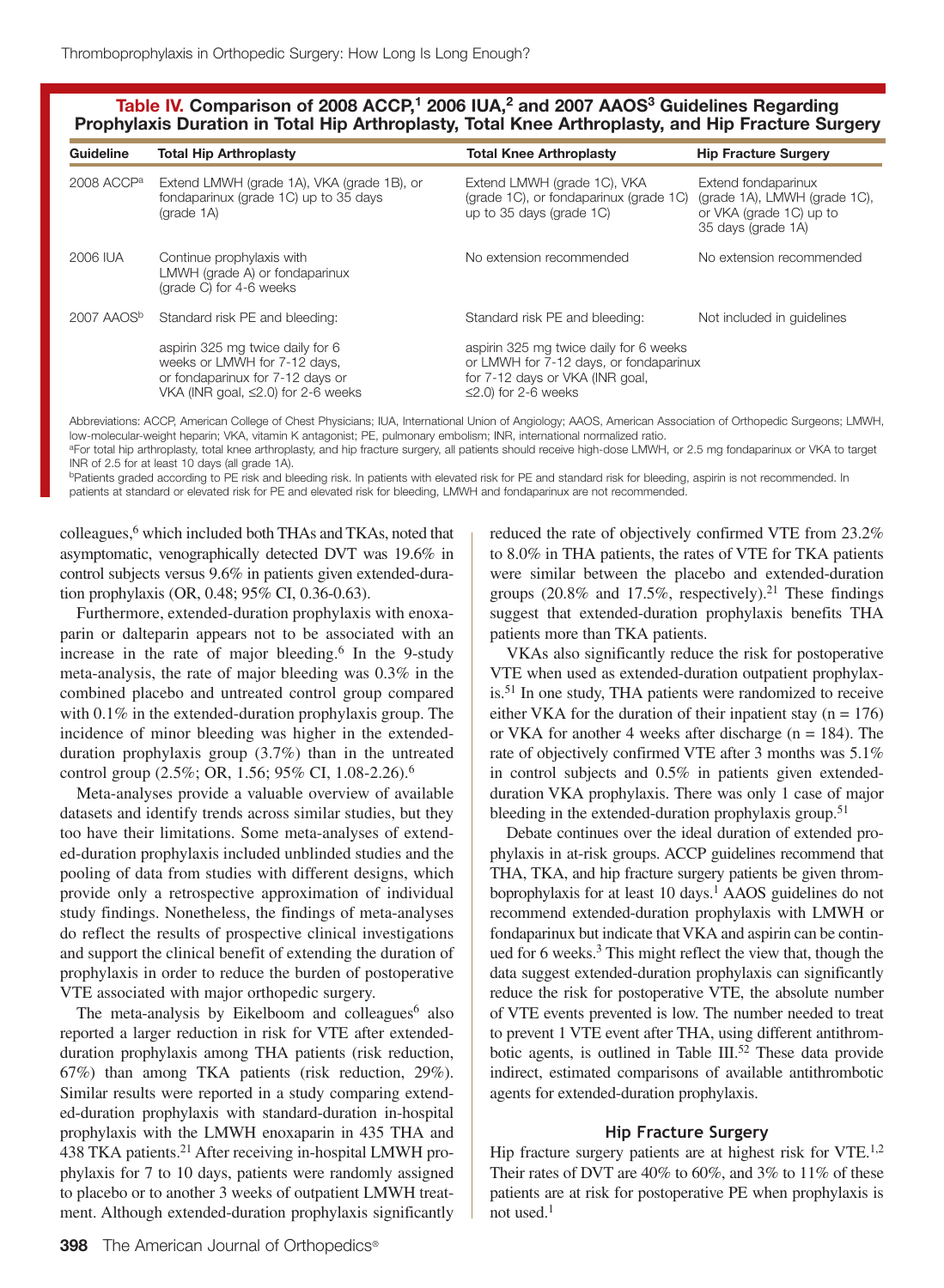A study involving 897 patients demonstrated that 5 weeks of prophylaxis with the LMWH enoxaparin 40 mg/d can reduce the rate of postoperative VTE after hip fracture surgery.<sup>53</sup> Clinical signs of DVT were reported in 4.2% of cases, with a diagnosis confirmed in just 0.6%, and clinical PE was confirmed in 0.2% of cases. The rate of major bleeding complications was 4.7%.

The PENTHIFRA-Plus study of 656 hip fracture surgery patients showed that fondaparinux prophylaxis extended for 3 weeks can reduce the risk for postoperative VTE.<sup>8</sup> In this trial, all patients received fondaparinux in hospital for 6 to 8 days, after which they were randomized to receive either placebo or fondaparinux for another 19 to 23 days. The rate of symptomatic VTE was reduced from 2.7% to 0.3% with extended-duration prophylaxis, but there was an accompanying increase in major bleeding events in the fondaparinux group compared with the placebo group (2.4% and 0.6%, respectively), though this difference was not statistically significant  $(P = .06)^8$  Guideline recommendations for prophylaxis with fondaparinux in hip arthroplasty were extrapolated from this study.<sup>1,2</sup>

# **Guideline Recommendations: Duration of Prophylaxis**

As already mentioned, there is no consensus regarding optimal duration of VTE prophylaxis in major orthopedic surgery. Nevertheless, over successive ACCP guideline updates (since 1998), appropriate duration of prophylaxis for patients undergoing this surgery has lengthened, reflecting the increasing evidence favoring extended-duration antithrombotic therapy.1,54-56

For both THA and TKA, the 1998 and 2001 ACCP guidelines recommended a 7- to 10-day period of prophylaxis coinciding with length of hospital stay (grade 1A recommendation).54,55 Between 2001 and 2004, the ACCP revised its recommendations: High-risk patients should receive out-of-hospital LMWH prophylaxis for 28 to 35 days (grade 1A), but this recommendation did not include TKA patients.56 Specific guidelines concerning duration of prophylaxis in hip fracture surgery were not introduced until 2004, when the recommendation was prophylaxis for at least 10 days (grade 1A), with extended duration of 28 to 35 days (grade  $1A$ ).<sup>56</sup> The 2008 ACCP guidelines now recommend that both THA and hip fracture surgery patients receive up to 35 days (grade 1A) of prophylaxis with LMWH, VKA, or fondaparinux. There is also a recommendation (grade 2B) that TKA patients receive prophylaxis for a period of up to 35 days.<sup>1</sup>

Other clinical guidelines also support the need for appropriate-length prophylaxis in orthopedic patients. For example, IUA guidelines recommended that prophylaxis with LMWH (grade A) or fondaparinux (grade C) be continued for 4 to 6 weeks after THA. $2$  Recently, the AAOS published guidelines on preventing symptomatic PE after orthopedic surgery. For THA and TKA patients at standard risk for PE and standard risk for major bleeding, these guidelines indicate that appropriate prophylaxis is 6 weeks of aspirin, 7 to 12 days of LMWH or fondaparinux, or 2 to 6 weeks of VKA.3

Table IV compares the current recommendations from the ACCP, IUA, and AAOS guidelines. These guidelines differ in several ways, and there are many possible reasons for the discrepancies. Most notably, the AAOS guidelines focus exclusively on preventing symptomatic PE, which has a low incidence rate. Had the AAOS guidelines been broadened to cover clinical DVT events, they might be more aligned with the ACCP and IUA guidelines. Furthermore, the AAOS guidelines concern THA and TKA, not surgeries for traumatic injuries, such as hip fractures. The AAOS recommendations balance patient risk for PE and their risk for bleeding, as well as risk for bleeding associated with anticoagulant therapy. Accordingly, in a patient at elevated risk for PE but standard risk for bleeding, LMWH or fondaparinux is preferred over aspirin, but, when risk for bleeding exceeds risk for PE, aspirin is preferred over LMWH or fondaparinux.<sup>3</sup> Guideline differences also result from considering various endpoints and treatment protocols specific to their fields of interest. For instance, the international normalized ratio values acceptable in orthopedics (<2) differ from those acceptable in other patient groups included within the ACCP and IUA guidelines for VTE prevention. Nevertheless, all the guidelines agree that thromboprophylaxis benefits patients undergoing orthopedic surgery.

However, publication of guidelines is insufficient. Prevention of thromboembolism requires that guidelines be implemented effectively and adopted by administering clinicians.57

# **Conclusions**

Patients undergoing major orthopedic surgery are at high risk for VTE. With the traumatic nature of the surgery and the prolonged period of reduced mobility after surgery, most patients remain at increased risk for DVT and PE for up to 3 months after surgical intervention. Perioperative thromboprophylaxis with VKA, the LMWHs enoxaparin or dalteparin, or fondaparinux prophylaxis for 7 to 10 days, has been proved to reduce the in-hospital incidence of VTE, but it does not prevent postdischarge VTE. Extended-duration pharmacologic prophylaxis—use of LMWH, VKA, or fondaparinux for 28 to 35 days—can significantly reduce the risk for late symptomatic VTE and thereby improve outcomes for patients after THA or hip fracture surgery. Discrepancies between ACCP, IUA, and AAOS recommendations as to optimal duration of thromboprophylaxis for patients undergoing major orthopedic surgery arise from differences in these organizations' objectives. Nevertheless, there is sound clinical evidence supporting use of extendedduration thromboprophylaxis in patients undergoing major orthopedic surgery.

# **Author's Disclosure Statement**

The author received editorial/writing support in the preparation of this manuscript funded by sanofi-aventis U.S.,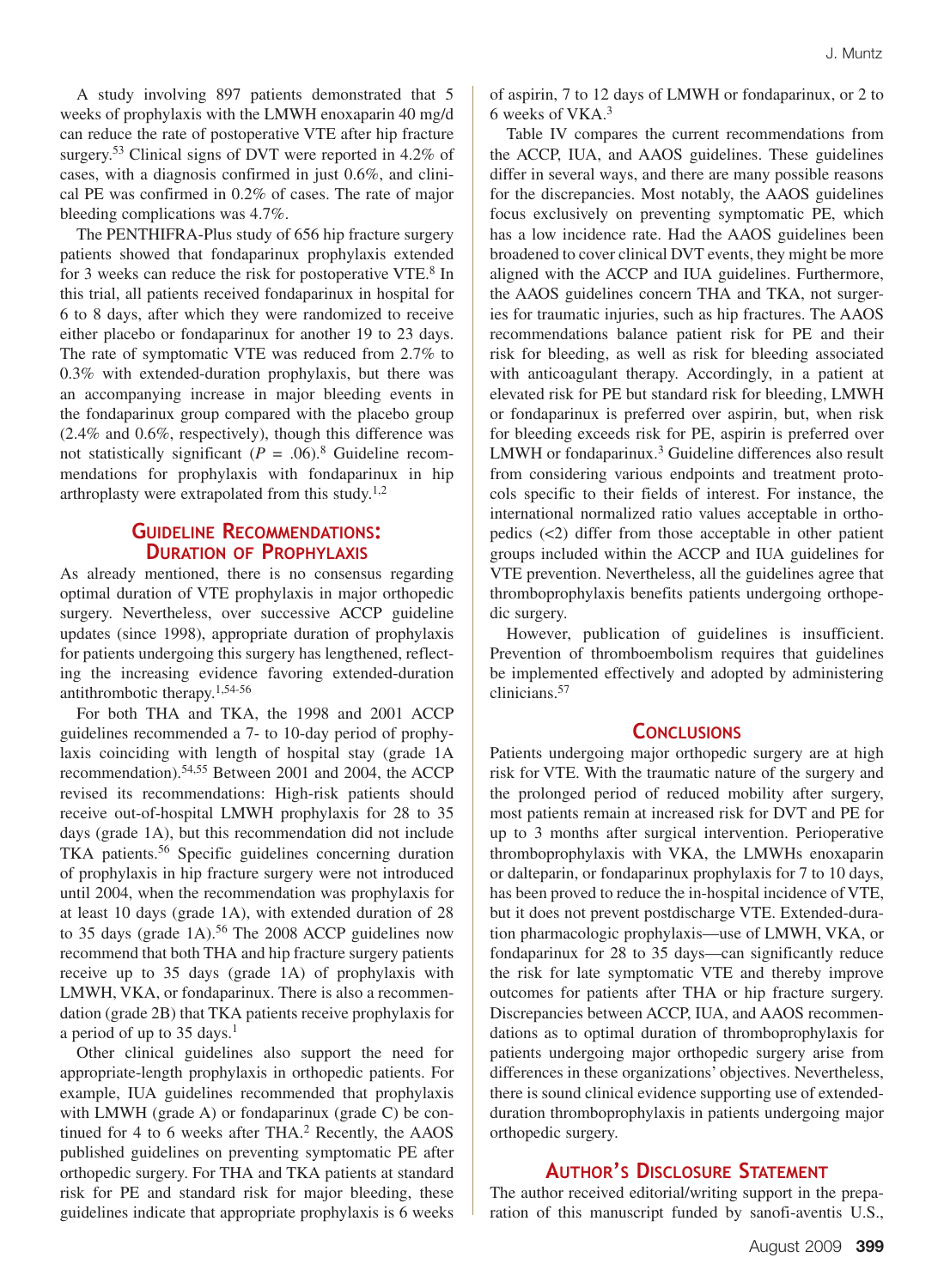Inc. Niina Nuottamo provided the editorial/writing support. The author was fully responsible for all content and editorial decisions and received no financial support or other form of compensation related to the development of the manuscript.

The author also wishes to note the following: he is a paid consultant and speaker for sanofi-aventis; he served on the Advisory Board for Boehringer Ingelheim for the Re-Mobilize Trial; he served on the Advisory Panel and Steering Committee for Johnson & Johnson and Bayer for RECORD 2 Trial; he is a pentasaccharide trials investigator and member of the Prior Speakers' Bureau for Glaxo Smith Kline; and he is a prior investigator for Asahi for ART trial.

## **References**

- 1. Geerts WH, Bergqvist D, Pineo GF, et al; American College of Chest Physicians. Prevention of venous thromboembolism: American College of Chest Physicians Evidence-Based Clinical Practice Guidelines (8th Edition). *Chest.* 2008;133(6 Suppl):381S-453S.
- 2. Cardiovascular Disease Educational and Research Trust; Cyprus Cardiovascular Disease Educational and Research Trust; European Venous Forum; International Surgical Thrombosis Forum; International Union of Angiology; Union Internationale de Phlébologie. Prevention and treatment of venous thromboembolism. International Consensus Statement (guidelines according to scientific evidence). *Int Angiol.* 2006;25(2):101-161.
- 3. American Academy of Orthopaedic Surgeons. *Clinical Guideline on Prevention of Pulmonary Embolism in Patients Undergoing Total Hip or Knee Arthroplasty*. Published May 2007. Available at: http://www.aaos. org/Research/guidelines/PE\_guideline.pdf. Accessed June 19, 2009.
- 4. Anderson FA Jr, White K; Hip and Knee Registry Investigators. Prolonged prophylaxis in orthopedic surgery: insights from the United States. *Semin Thromb Hemost.* 2002;28(suppl 3):43-46.
- 5. Colwell CW Jr, Collis DK, Paulson R, et al. Comparison of enoxaparin and warfarin for the prevention of venous thromboembolic disease after total hip arthroplasty. Evaluation during hospitalization and three months after discharge. *J Bone Joint Surg Am.* 1999;81(7):932-940.
- 6. Eikelboom JW, Quinlan DJ, Douketis JD. Extended-duration prophylaxis against venous thromboembolism after total hip or knee replacement: a meta-analysis of the randomised trials. *Lancet.* 2001;358(9275):9-15.
- 7. Hull RD, Pineo GF, Stein PD, et al. Extended out-of-hospital low-molecular-weight heparin prophylaxis against deep venous thrombosis in patients after elective hip arthroplasty: a systematic review. *Ann Intern Med.* 2001;135(10):858-869.
- 8. Eriksson BI, Lassen MR; PENTasaccharide in HIp FRActure Surgery Plus Investigators. Duration of prophylaxis against venous thromboembolism with fondaparinux after hip fracture surgery: a multicenter, randomized, placebo-controlled, double-blind study. *Arch Intern Med.* 2003;163(11):1337- 1342.
- 9. Wilson D, Cooke EA, McNally MA, Wilson HK, Yeates A, Mollan RA. Altered venous function and deep venous thrombosis following proximal femoral fracture. *Injury.* 2002;33(1):33-39.
- 10. Heit JA, Silverstein MD, Mohr DN, Petterson TM, O'Fallon WM, Melton LJ 3rd. Risk factors for deep vein thrombosis and pulmonary embolism: a population-based case–control study. *Arch Intern Med.* 2000;160(6):809-815.
- 11. White RH, Romano PS, Zhou H, Rodrigo J, Bargar W. Incidence and time course of thromboembolic outcomes following total hip or knee arthroplasty. *Arch Intern Med.* 1998;158(14):1525-1531.
- 12. Johnson R, Green JR, Charnley J. Pulmonary embolism and its prophylaxis following the Charnley total hip replacement. *Clin Orthop.* 1977;(127):123- 132.
- 13. Dahl OE, Aspelin T, Arnesen H, et al. Increased activation of coagulation and formation of late deep venous thrombosis following discontinuation of thromboprophylaxis after hip replacement surgery. *Thromb Res.* 1995;80(4):299-306.
- 14. Wilson D, Cooke EA, McNally MA, Wilson HK, Yeates A, Mollan RA. Changes in coagulability as measured by thrombelastography following surgery for proximal femoral fracture. *Injury.* 2001;32(10):765-770.
- 15. Trowbridge A, Boese CK, Woodruff B, Brindley HH Sr, Lowry WE, Spiro TE. Incidence of posthospitalization proximal deep venous thrombosis after

total hip arthroplasty. A pilot study. *Clin Orthop.* 1994;(299):203-208.

- 16. Planès A, Samama MM, Lensing AW, et al. Prevention of deep vein thrombosis after hip replacement—comparison between two low-molecular heparins, tinzaparin and enoxaparin. *Thromb Haemost.* 1999;81(1):22-25.
- 17. Scurr JH, Coleridge-Smith PD, Hasty JH. Deep venous thrombosis: a continuing problem. *BMJ.* 1988;297(6640):28.
- 18. Dahl OE, Andreassen G, Aspelin T, et al. Prolonged thromboprophylaxis following hip replacement surgery—results of a double-blind, prospective, randomised, placebo-controlled study with dalteparin (Fragmin). *Thromb Haemost.* 1997;77(1):26-31.
- 19. Dahl OE, Gudmundsen TE, Haukeland L. Late occurring clinical deep vein thrombosis in joint-operated patients. *Acta Orthop Scand.* 2000;71(1):47- 50.
- 20. Eriksson BI, Bauer KA, Lassen MR, Turpie AG; Steering Committee of the Pentasaccharide in Hip-Fracture Surgery Study. Fondaparinux compared with enoxaparin for the prevention of venous thromboembolism after hipfracture surgery. *N Engl J Med.* 2001;345(18):1298-1304.
- 21. Comp PC, Spiro TE, Friedman RJ, et al. Prolonged enoxaparin therapy to prevent venous thromboembolism after primary hip or knee replacement. Enoxaparin Clinical Trial Group. *J Bone Joint Surg Am.* 2001;83(3):336- 345.
- 22. Dharmarajan TS, Tankala H, Patel B, Sipalay M, Norkus EP. Outcome in ambulatory status immediately following hip fracture surgery in the acute setting: a comparison of nursing home residents and community older adults. *J Am Med Dir Assoc.* 2001;2(3):115-119.
- 23. Liebson CL, Petterson TM, Bailey KR, Melton LJ 3rd, Heit JA. Risk factors for venous thromboembolism in nursing home residents. *Mayo Clin Proc.* 2008;83(2):151-157.
- 24. Lavelle WF, Demers Lavelle EA, Uhl R. Operative delay for orthopedic patients on clopidogrel (Plavix): a complete lack of consensus. *J Trauma*. 2008;64(4):996-1000.
- 25. Freedman KB, Brookenthal KR, Fitzgerald RH Jr, Williams S, Lonner JH. A meta-analysis of thromboembolic prophylaxis following elective total hip arthroplasty. *J Bone Joint Surg Am.* 2000;82(7):929-938.
- 26. Douketis JD, Eikelboom JW, Quinlan DJ, Willan AR, Crowther MA. Shortduration prophylaxis against venous thromboembolism after total hip or knee replacement: a meta-analysis of prospective studies investigating symptomatic outcomes. *Arch Intern Med.* 2002;162(13):1465-1471.
- 27. Colwell CW Jr, Spiro TE, Trowbridge AA, et al. Use of enoxaparin, a lowmolecular-weight heparin, and unfractionated heparin for the prevention of deep venous thrombosis after elective hip replacement. A clinical trial comparing efficacy and safety. Enoxaparin Clinical Trial Group. *J Bone Joint Surg Am.* 1994;76(1):3-14.
- 28. Colwell CW Jr, Spiro TE, Trowbridge AA, Stephens JW, Gardiner GA Jr, Ritter MA. Efficacy and safety of enoxaparin versus unfractionated heparin for prevention of deep venous thrombosis after elective knee arthroplasty. Enoxaparin Clinical Trial Group. *Clin Orthop.* 1995;(321):19-27.
- 29. Hull R, Raskob G, Pineo G, et al. A comparison of subcutaneous lowmolecular-weight heparin with warfarin sodium for prophylaxis against deep-vein thrombosis after hip or knee implantation. *N Engl J Med.* 1993;329(19):1370-1376.
- 30. Hull RD, Pineo GF, Francis C, et al. Low-molecular-weight heparin prophylaxis using dalteparin in close proximity to surgery vs warfarin in hip arthroplasty patients: a double-blind, randomized comparison. The North American Fragmin Trial Investigators. *Arch Intern Med.* 2000;160(14):2199-2207.
- 31. Kujath P, Spannagel U, Habscheid W. Incidence and prophylaxis of deep venous thrombosis in outpatients with injury of the lower limb. *Haemostasis*. 1993;23(suppl 1):20-26.
- 32. Kock HJ, Schmit-Neuerburg KP, Hanke J, Rudofsky G, Hirche H. Thromboprophylaxis with low-molecular-weight heparin in outpatients with plaster-cast immobilisation of the leg. *Lancet*. 1995;346(8973):459-461.
- 33. Bauer KA, Eriksson BI, Lassen MR, Turpie AG; Steering Committee of the Pentasaccharide in Major Knee Surgery Study. Fondaparinux compared with enoxaparin for the prevention of venous thromboembolism after elective major knee surgery. *N Engl J Med.* 2001;345(18):1305-1310.
- 34. Lassen MR, Bauer KA, Eriksson BI, Turpie AG; European Pentasaccharide Elective Surgery Study (EPHESUS) Steering Committee. Postoperative fondaparinux versus preoperative enoxaparin for the prevention of venous thromboembolism in elective hip-replacement surgery: a randomised double-blind comparison. *Lancet.* 2002;359(9319):1715-1720.
- 35. Turpie AG, Bauer KA, Eriksson BI, Lassen MR; PENTATHALON 2000 Study Steering Committee. Postoperative fondaparinux versus postoperative enoxaparin for prevention of venous thromboembolism after elective hip-replacement surgery: a randomised double-blind trial. *Lancet.* 2002; 359(9319):1721-1726.